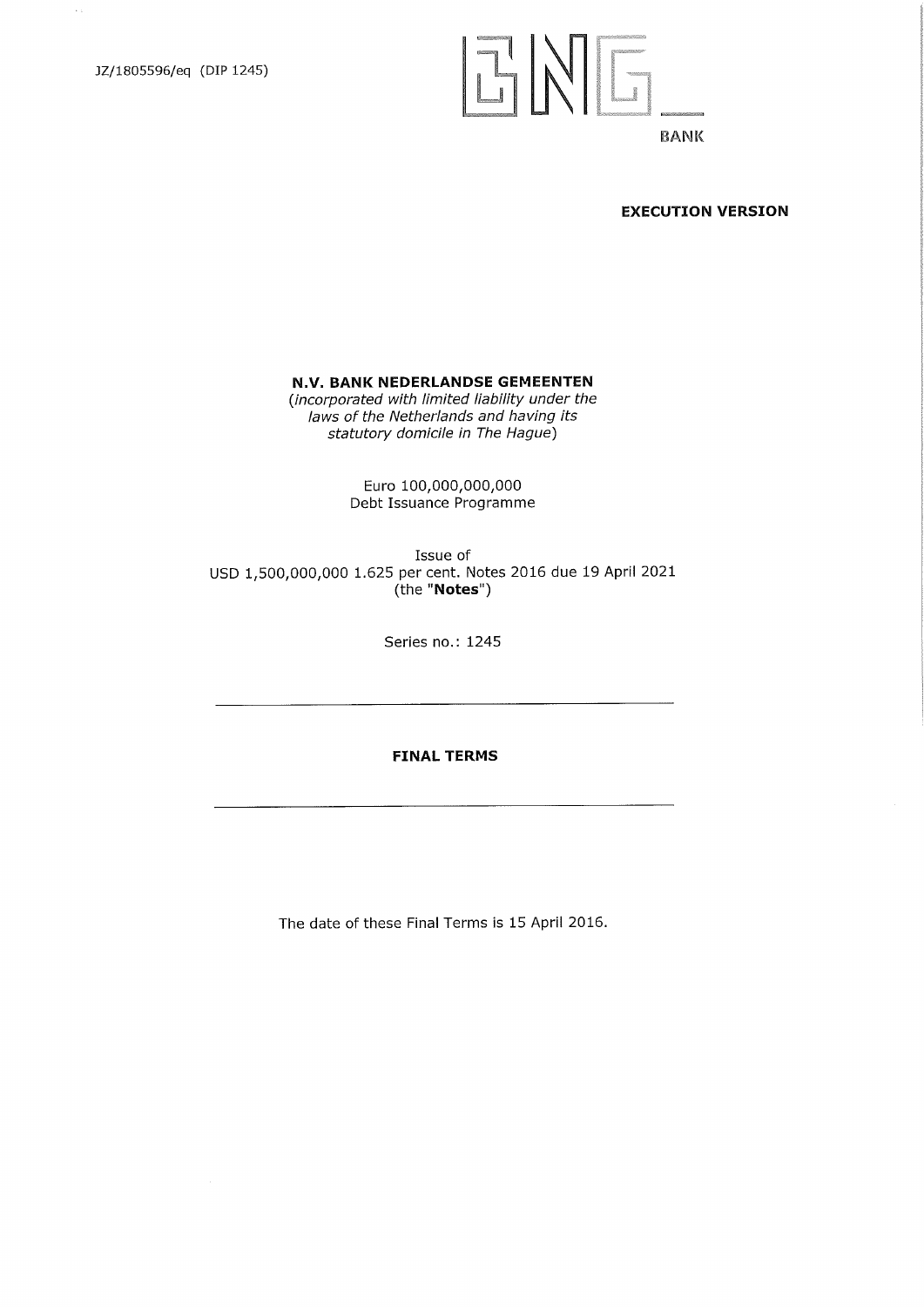

The Base Prospectus referred to below (as completed by these Final Terms) has been prepared on the basis that, any offer of Notes in any Member State of the European Economic Area which has implemented the Prospectus Directive (each, a **"Relevant Member State")** will be made pursuant to an exemption under the Prospectus Directive, as implemented in that Relevant Member State, from the requirement to publish a prospectus for offers of the Notes. Accordingly any person making or intending to make an offer of the Notes may only do so in circumstances in which no obligation arises for the Issuer or any Joint Lead Manager to publish a prospectus pursuant to Article 3 of the Prospectus Directive or supplement a prospectus pursuant to Article 16 of the Prospectus Directive, in each case, in relation to such offer.

Neither the Issuer nor any Joint Lead Manager has authorised, nor do they authorise, the making of any offer of Notes in any other circumstances.

The expression **"Prospectus Directive"** means Directive 2003/71/EC (and any amendments thereto, to the extent implemented in the Relevant Member State), and includes any relevant implementing measure in the Relevant Member State.

Terms used herein shall be deemed to be defined as such for the purposes of the Terms and Conditions (the **"Terms and Conditions")** set forth on pages 61 to 96 of the base prospectus dated 27 May 2015, as supplemented by the supplemental prospectuses dated 31 August 2015 and 8 March 2016 (the **"Base Prospectus")** issued in relation to the Euro 100,000,000,000 debt issuance programme of N.V. Bank Nederlandse Gemeenten which together constitute a base prospectus for the purposes of the Prospectus Directive. This document constitutes the Final Terms of the Notes described herein for the purposes of Article 5.4 of the Prospectus Directive and must be read in conjunction with the Base Prospectus. Full information on the Issuer and the offer of the Notes described herein is only available on the basis of a combination of these Final Terms and the Base Prospectus. However, a summary of the issue of the Notes is annexed to these Final Terms. The Base Prospectus has been published on http://www.bngbank.nl/investors and is available for viewing, upon the oral or written request of any persons, at the specified offices of the Paying Agent and at the investor relation section of the website of BNG Bank, http://www.bng.nl/investors. Copies may be obtained at the specified offices of the Paying Agent. A summary of the Notes is attached to these Final Terms.

These Final Terms do not constitute, and may not be used for the purposes of, an offer or solicitation by anyone in any jurisdiction in which such offer or solicitation is not authorised or to any person to whom it is unlawful to make such offer or solicitation; and no action is being taken to permit an offering of the Notes or the distribution of these Final Terms in any jurisdiction where such action is required.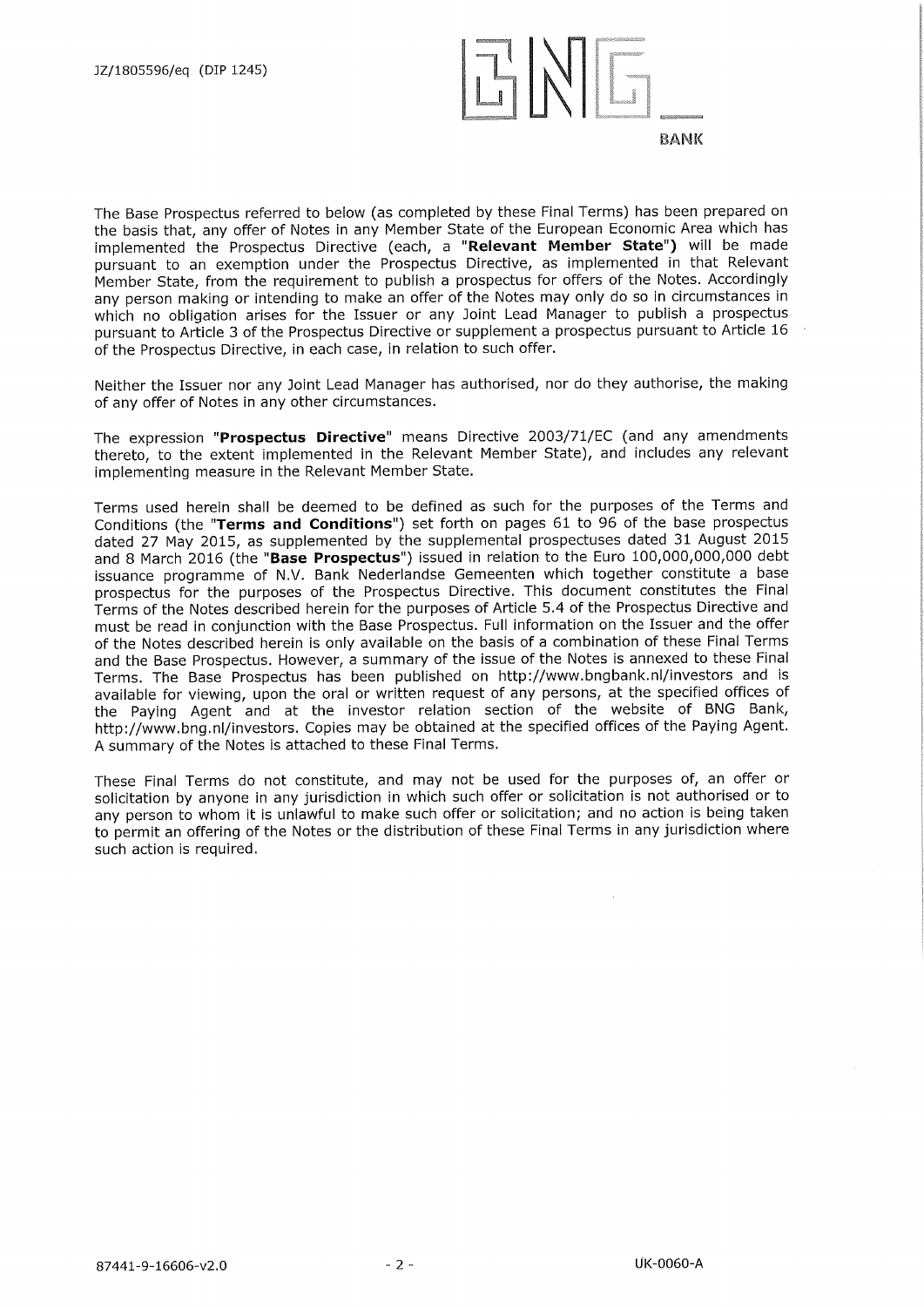E N G

## **PART A — CONTRACTUAL TERMS**

The terms of the Notes are as follows:

| 1.  | Issuer:                              |                                                        | N.V. Bank Nederlandse Gemeenten                                                                                                                              |
|-----|--------------------------------------|--------------------------------------------------------|--------------------------------------------------------------------------------------------------------------------------------------------------------------|
| 2.  |                                      | Series Number:                                         | 1245                                                                                                                                                         |
| 3.  | Specified Currency or<br>Currencies: |                                                        | United States dollars ("USD")                                                                                                                                |
| 4.  |                                      | Aggregate Nominal Amount:                              | USD 1,500,000,000                                                                                                                                            |
| 5.  | Issue Price:                         |                                                        | 99.933 per cent. of the Aggregate Nominal Amount                                                                                                             |
| 6.  | (i)                                  | Specified<br>Denomination(s):                          | USD 2,000<br>integral multiples of USD 2,000<br>and<br>thereafter                                                                                            |
|     | (ii)                                 | <b>Calculation Amount:</b>                             | USD 2,000                                                                                                                                                    |
| 7.  | (i)                                  | Issue Date:                                            | 19 April 2016                                                                                                                                                |
|     | (ii)                                 | Interest<br>Commencement Date:                         | Issue Date                                                                                                                                                   |
| 8.  | Maturity Date:                       |                                                        | 19 April 2021                                                                                                                                                |
| 9.  | <b>Interest Basis:</b>               |                                                        | 1.625 per cent. Fixed Rate                                                                                                                                   |
|     |                                      |                                                        | (further particulars specified below)                                                                                                                        |
| 10. |                                      | Redemption/Payment Basis:                              | Subject to any purchase and cancellation or early<br>redemption, the Notes will be redeemed on the Maturity<br>Date at 100 per cent. of their nominal amount |
|     |                                      |                                                        | (further particulars specified below)                                                                                                                        |
| 11. |                                      | Put/Call Options:                                      | Not Applicable                                                                                                                                               |
| 12. |                                      | Date Board approval for<br>issuance of Notes obtained: | 12 April 2016                                                                                                                                                |

## **PROVISIONS RELATING TO INTEREST (IF ANY) PAYABLE**

| 13. | <b>Fixed Rate Note Provisions</b> |                                 | Applicable                                                                                                                                                                                                                                                            |
|-----|-----------------------------------|---------------------------------|-----------------------------------------------------------------------------------------------------------------------------------------------------------------------------------------------------------------------------------------------------------------------|
|     | (i)                               | Fixed Rate(s) of<br>Interest:   | 1.625 per cent. per annum payable semi-annually in<br>arrear                                                                                                                                                                                                          |
|     | (ii)                              | Interest Payment<br>$Date(s)$ : | 19 April and 19 October in each year up to and including<br>the Maturity Date, subject to adjustment for payment<br>purposes only in accordance with the Following Business<br>Day Convention with London and TARGET2 each as an<br><b>Additional Business Centre</b> |
|     | (iii)                             | Fixed Coupon<br>Amount(s):      | USD 16.25 per Calculation Amount payable on each<br>Interest Payment Date                                                                                                                                                                                             |
|     | (iv)                              | Broken Amount(s):               | Not Applicable                                                                                                                                                                                                                                                        |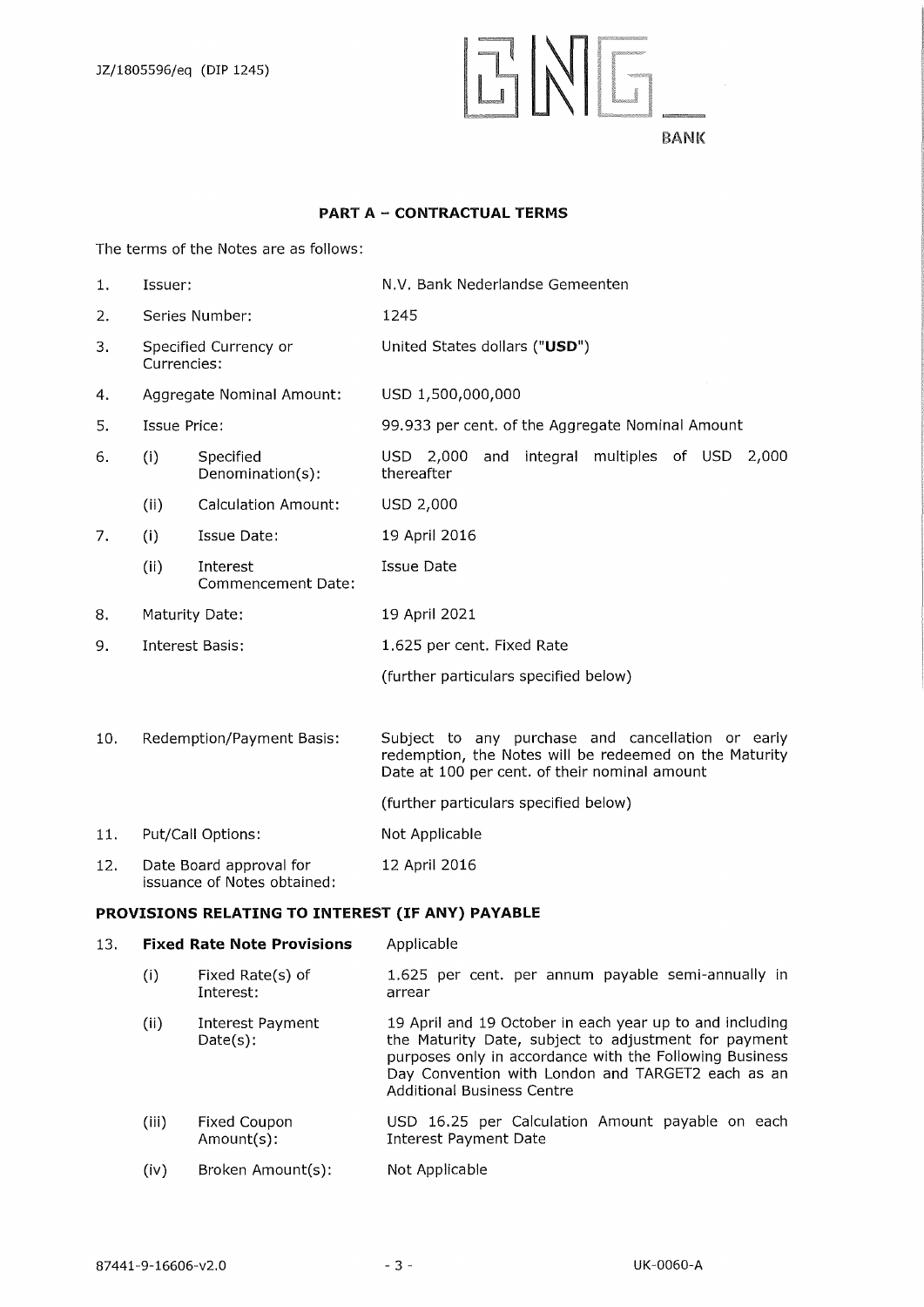## ENE

**BANK** 

- (v) Day Count Fraction: (vi) Regular Date(s): 30/360 Not Applicable 14. **Floating Rate Note Provisions**  Not Applicable 15. **Zero Coupon Note Provisions** Not Applicable 16. **Dual Currency Interest Note Provisions**  Not Applicable 17. **Reverse Floater Interest Note Provisions**  Not Applicable 18. **Step-Down Interest Note**  Not Applicable
- **Provisions**  19. **Step-Up Interest Note Provisions**  Not Applicable
- 20. **Dual Currency Redemption Note Provisions**  Not Applicable

## **PROVISIONS RELATING TO REDEMPTION**

6(b)) or (b) on the occurrence

of an event of default

(Condition 7):

| 21. | Issuer Call Option:                                                                                                  | Not Applicable                   |
|-----|----------------------------------------------------------------------------------------------------------------------|----------------------------------|
| 22. | Investor Put Option:                                                                                                 | Not Applicable                   |
| 23. | Final Redemption Amount:                                                                                             | USD 2,000 per Calculation Amount |
| 24. | Early Redemption Amount(s)<br>payable per Calculation<br>Amount on redemption (a) for<br>taxation reasons (Condition | USD 2,000 per Calculation Amount |

## **GENERAL PROVISIONS APPLICABLE TO THE NOTES**

| 25. | Form of Notes:                                                        | <b>Registered Notes</b>                                                                                                                                                                                                  |
|-----|-----------------------------------------------------------------------|--------------------------------------------------------------------------------------------------------------------------------------------------------------------------------------------------------------------------|
| 26. | <b>Temporary Global Note</b><br>exchangeable for Definitive<br>Notes: | Not Applicable                                                                                                                                                                                                           |
| 27. | Temporary Global Note<br>exchangeable for a Permanent<br>Global Note: | Not Applicable                                                                                                                                                                                                           |
| 28. | Permanent Global Note<br>exchangeable for Definitive<br>Notes:        | Not Applicable                                                                                                                                                                                                           |
| 29. | <b>Registered Notes:</b>                                              | Unrestricted Global Note Certificate registered in the<br>name of a nominee for a common safekeeper for<br>Euroclear and Clearstream, Luxembourg, held under the<br>New Safekeeping Structure (NSS) and exchangeable for |

unrestricted Individual Note Certificates in the limited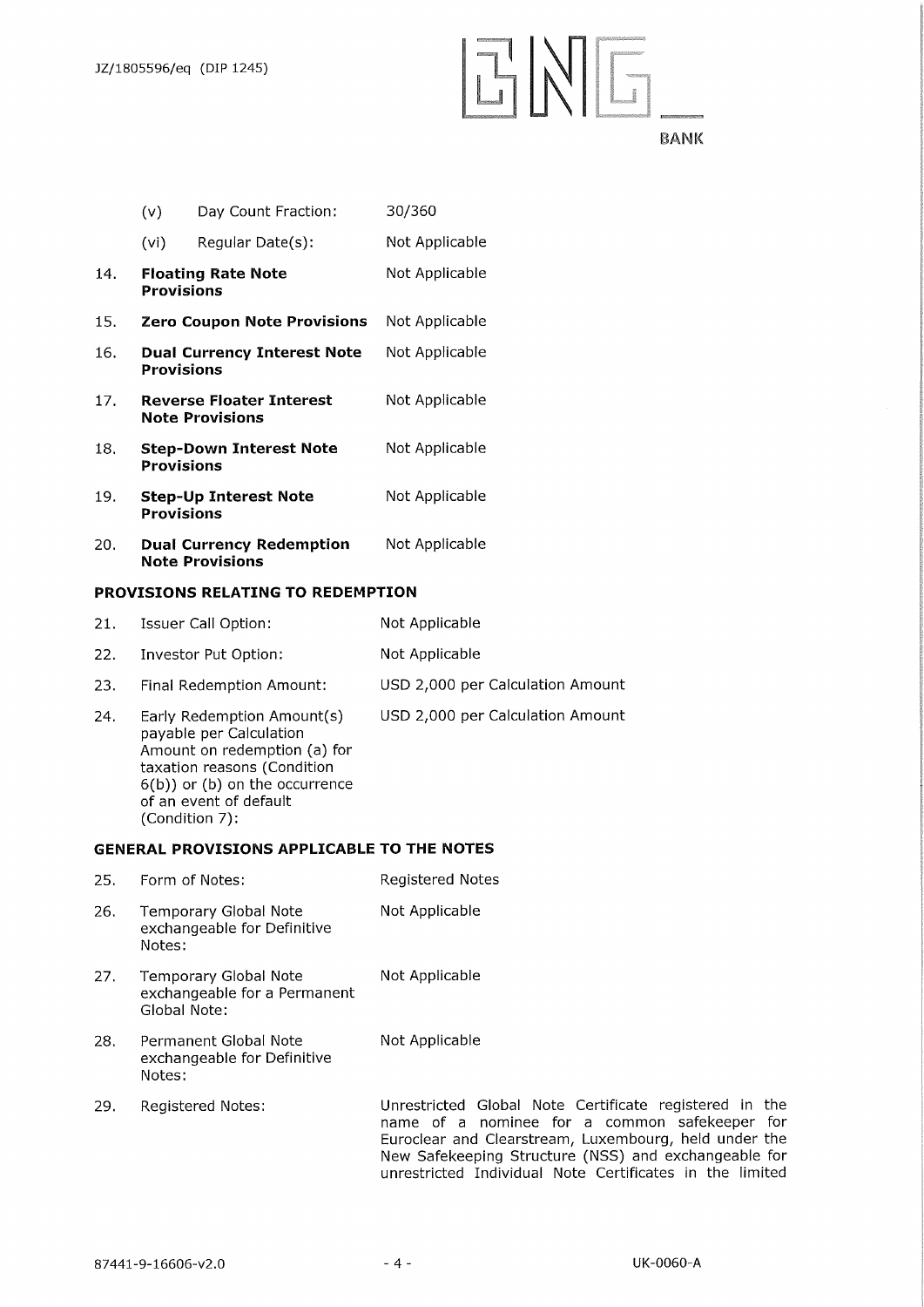

circumstances described in Condition 1(I)(iii)

and

Restricted Global Note Certificate registered in the name of a nominee for DTC and exchangeable for restricted Individual Note Certificates in the limited circumstances described in Condition 1(I)(iii)

- Not Applicable 30. New Global Note:
- Applicable; but only as to Unrestricted Global Note Certificate 31. New Safekeeping Structure:
- London and TARGET2, in addition to New York 32. Additional Financial Centre(s) or other special provisions relating to payment dates:
- Not Applicable Not Applicable 33. Talons for future Coupons or Receipts to be attached to Definitive Notes (and dates on which such Talons mature): 34. Details relating to Installment Notes
- Not Applicable 35. Redenomination:

## **PURPOSE OF FINAL TERMS**

These Final Terms comprise the final terms required for issue and admission to trading on the Luxembourg Stock Exchange of the Notes described herein pursuant to the Euro 100,000,000,000 Debt Issuance Programme of the Issuer.

Signed on behalf of N.V. BAMK NEDERLANDSE GEMEENTEN:  $\mathcal{M}$ By:  $\left\{W, J, Littel\right\}$ **Quly authorised**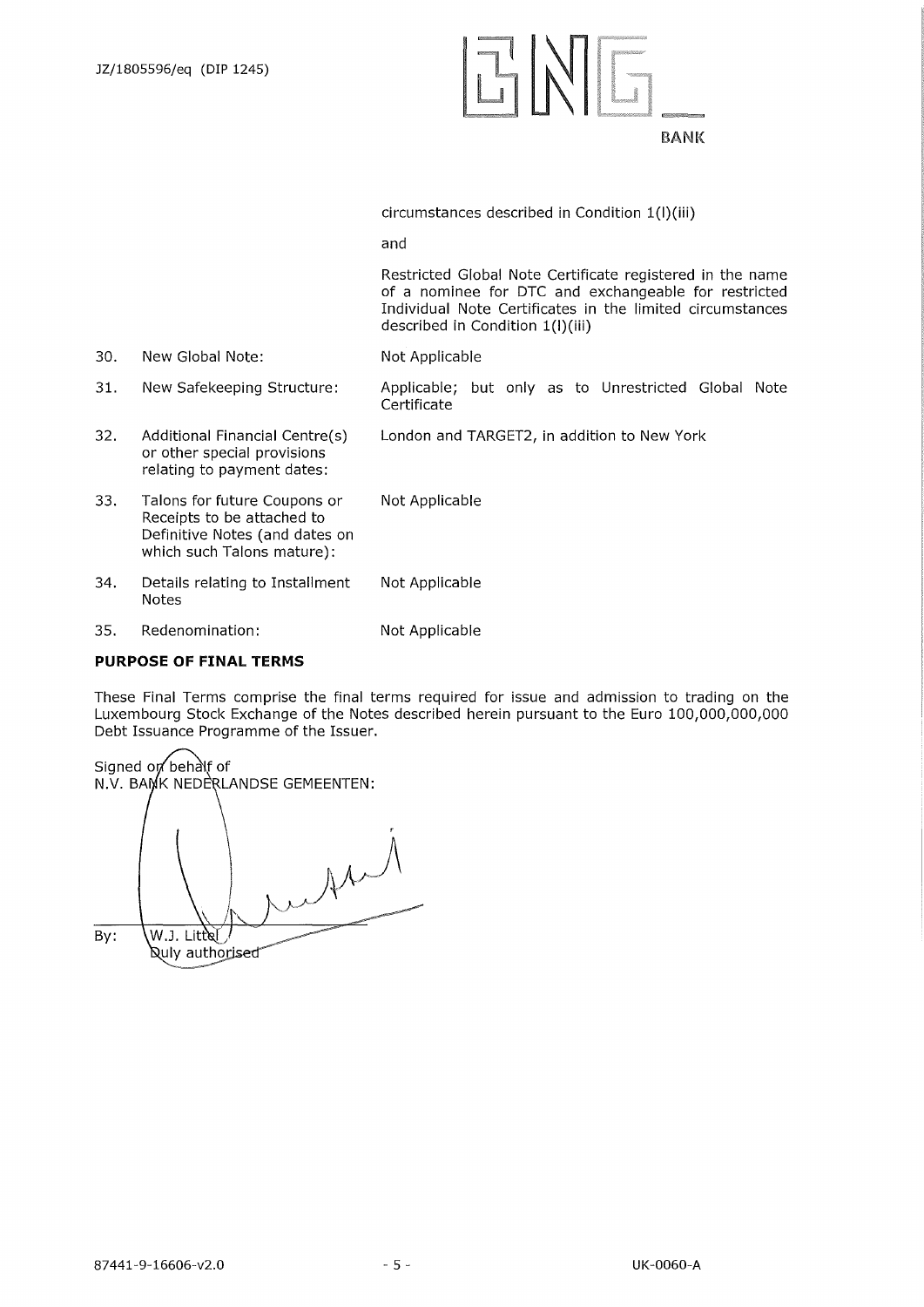

### **PART B — OTHER INFORMATION**

#### **1. LISTING**

Admission to trading: Application is expected to be made by the Issuer (or on its behalf) for the Notes to be admitted to trading on the regulated market of the Luxembourg Stock Exchange with effect from the Issue Date.

#### **2. RATINGS**

The Notes are expected to be rated:

Standard & Poor's Credit Market Services Europe AAA (stable) Limited:

Fitch Ratings Limited: AA+ (stable)

Moody's Investors Service Limited: Moody's Investors Service Limited:

## **3. INTERESTS OF NATURAL AND LEGAL PERSONS INVOLVED IN THE ISSUE/OFFER**

Except for the commissions payable to the Joint Lead Managers, described in the first paragraph under "Plan of Distribution" in the Base Prospectus, so far as the Issuer is aware, no person involved in the offer of the Notes has an interest material to the offer. The Joint Lead Managers and their affiliates have engaged, and may in the future engage, in investment banking and/or commercial banking transactions with, and may perform other services for, the Issuer and its affiliates in the ordinary course of business.

## 4 **REASONS FOR THE OFFER, ESTIMATED NET PROCEEDS AND TOTAL EXPENSES**

- (i) Reasons for the offer: The net proceeds of the issue of the Notes will be used by the Issuer for general corporate purposes
- (ii) Estimated net proceeds: USD 1,497,120,000
- (iii) Estimated total EUR 400 (listing fees) expenses:

## **5. INDICATION OF YIELD (Fixed Rate Notes only)**

1.639 per cent. semi-annual

The yield is calculated at the Issue Date on the basis of the Issue Price. It is not an indication of future yield.

## **6. HISTORIC INTEREST RATES (Floating Rate Notes only)**

Not Applicable

**7. PERFORMANCE OF RATES OF EXCHANGE AND EXPLANATION OF EFFECT ON VALUE OF INVESTMENT (Dual Currency Interest Notes, Dual Currency Redemption Notes and Variable Interest Rate Notes only)**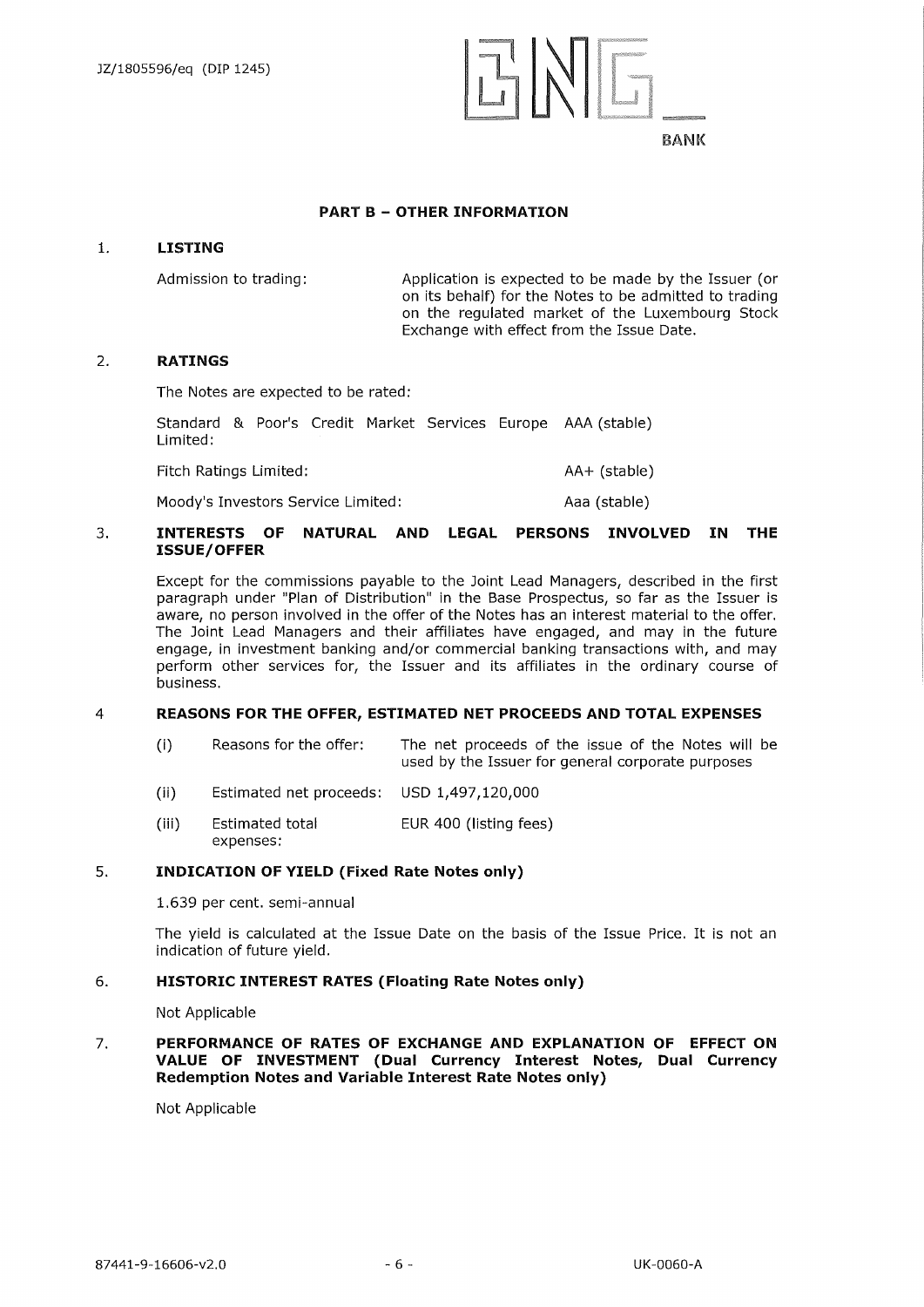

## 8. **OPERATIONAL INFORMATION**

| <b>CUSIP Number:</b>      | 62944BBH6                                                                                                          |
|---------------------------|--------------------------------------------------------------------------------------------------------------------|
| Regulation S ISIN Code:   | XS1396380930                                                                                                       |
| Regulation S Common Code: | 139638093                                                                                                          |
| 144A ISIN Code:           | US62944BBH69                                                                                                       |
| 144A Common Code:         | 139808614                                                                                                          |
| Valor:                    | Not Applicable                                                                                                     |
| Clearing System:          | Euroclear. Euroclear's offices are situated at 1<br>Boulevard du Roi Albert II, B-1210 Brussels,<br><b>Belgium</b> |
|                           | Clearstream, Luxembourg.<br>Clearstream,<br>Luxembourg's offices are situated at 42 Avenue J.F.                    |

DTC. The address of DTC is 55 Water Street, New York, NY 10041, United States of America.

*Unrestricted Global Note Certificate:* 

Kennedy, 1855 Luxembourg.

Regulation S: Delivery free of payment

*Restricted Global Note Certificate:* 

144A: Delivery free of payment

As set out in the Base Prospectus

Names and addresses of Paying Agent(s):

 $\ddot{\phantom{a}}$ 

Delivery:

Intended to be held in a manner which would allow Eurosystem eligibility:

*Unrestricted Global Note Certificate:* 

Yes. Note that the designation "yes" simply means that the Notes are intended upon issue to be deposited with Euroclear or Clearstream, Luxembourg as common safekeeper and registered in the name of a nominee of Euroclear or Clearstream, Luxembourg acting as common safekeeper and does not necessarily mean that the Notes will be recognised as eligible collateral for Eurosystem monetary policy and intra-day credit operations by the Eurosystem either upon issue or at any or all times during their life. Such recognition will depend upon the European Central Bank being satisfied that Eurosystem eligibility criteria have been met.

*Restricted Global Note Certificate:*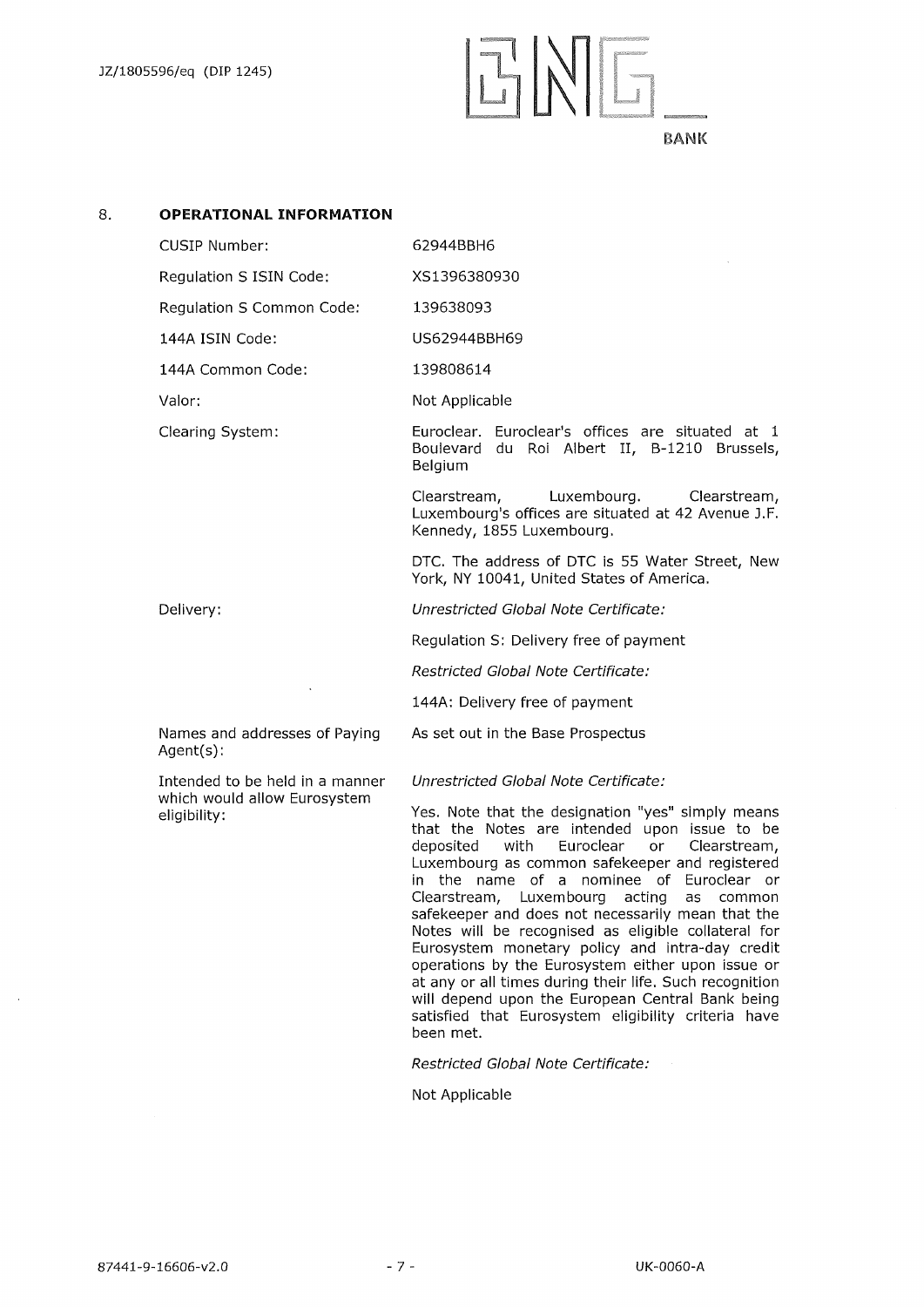## **TINIE**

## BANK

#### 9. **DISTRIBUTION**

- (I) Method of distribution: Syndicated
- (ii) If syndicated, names and *Joint Lead Managers:*  addresses of Dealers:

## **Goldman Sachs International**

Peterborough Court 133 Fleet St London EC4A 2BB United Kingdom

#### **Morgan Stanley & Co. International plc**

25 Cabot Square Canary Wharf London E14 4QA United Kingdom

#### **RBC Capital Markets, LLC**

Three World Financial Center 200 Vesey Street, 8th Floor New York, NY 10281 U.S.A.

#### **Scotiabank Europe plc**

201 Bishopsgate London EC2M 3NS United Kingdom

- (iii) Date of Subscription 15 April 2016 Agreement:
- (iv) Stabilising Manager(s) (if Not Applicable any):
- (v) If non-syndicated, name Not Applicable and address of Dealer:
- (vi) Total commission and 0.125 per cent. of the Aggregate Nominal Amount concession:
- (vii) U.S. Selling Restrictions: Regulation S Category 2 and Rule 144A; TEFRA C Rules and D Rules not applicable
- (viii) Non-exempt Offer: Not Applicable
- (ix) General Consent: Not Applicable
- (x) Other conditions to Not Applicable consent:

#### 10. **TERMS AND CONDITIONS OF THE OFFER**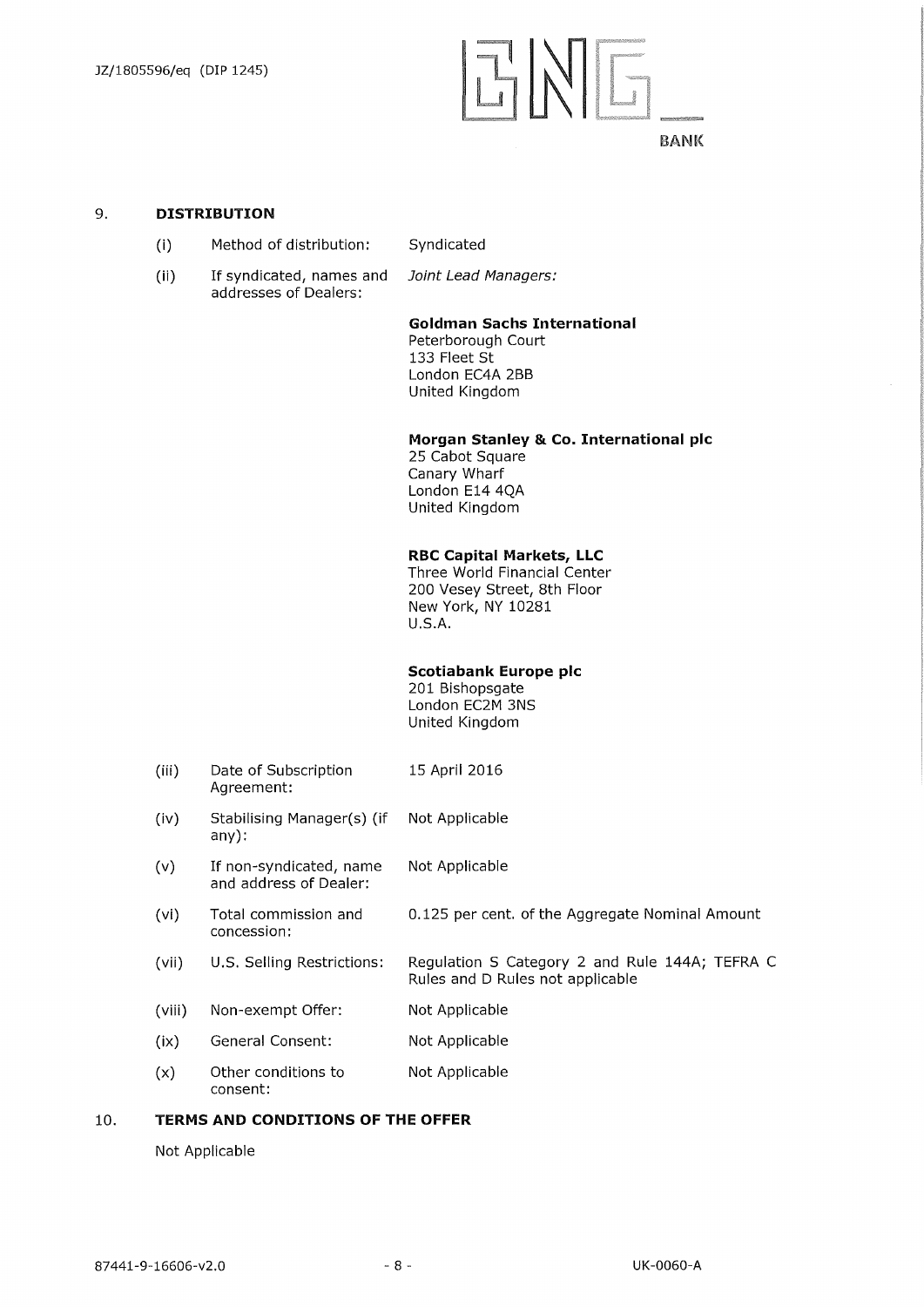

#### **11. RESPONSIBILITY**

The Issuer accepts responsibility for the information contained in these Final Terms which, when read together with the Base Prospectus referred to above, contains all information that is material in the context of the issue of the Notes.

## **12. THIRD PARTY INFORMATION**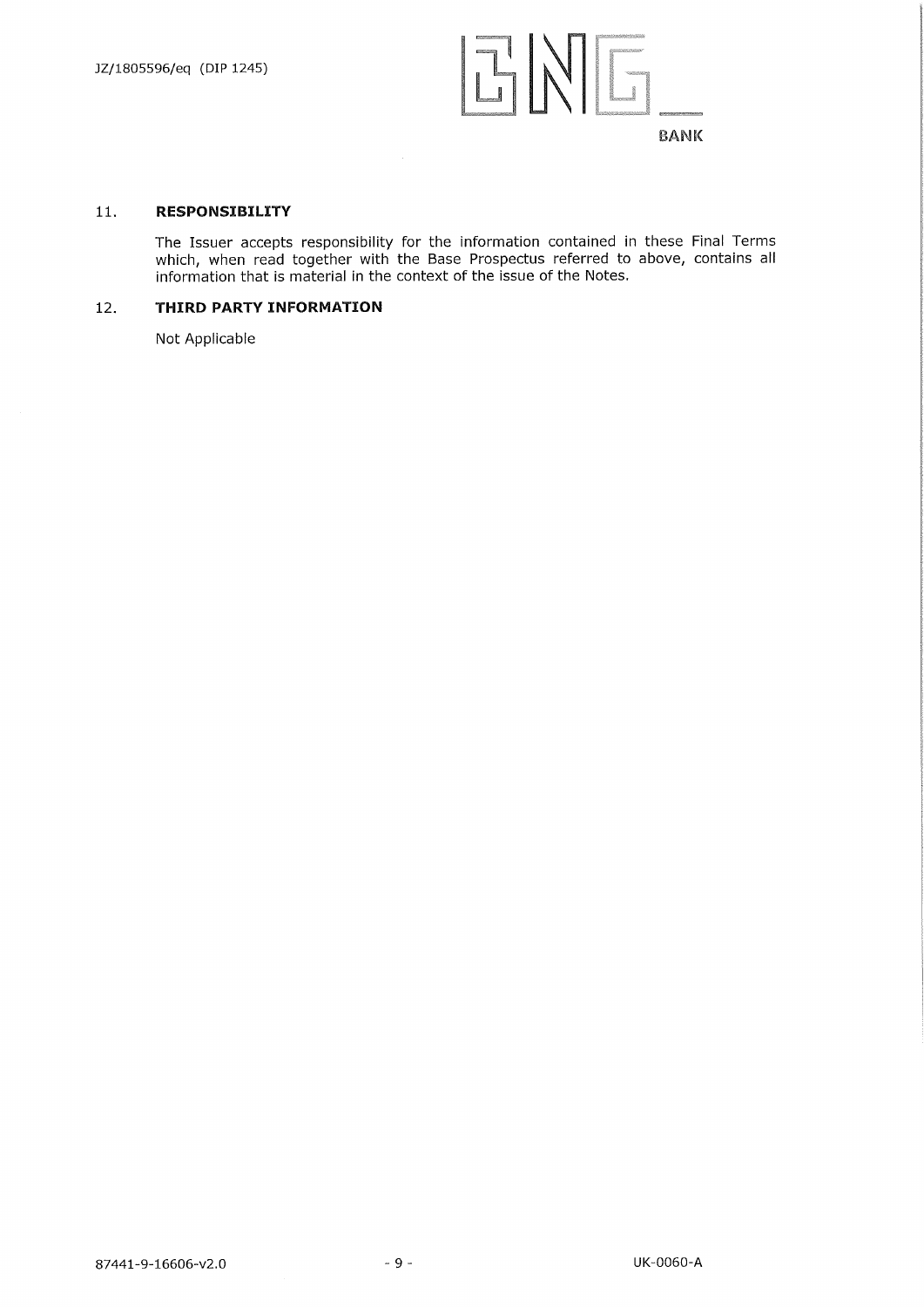![](_page_9_Picture_1.jpeg)

### **SUMMARY OF THE NOTES**

Summaries are made up of disclosure requirements known as **"Elements".** These Elements are numbered in Sections A - E (A.1 - E.7). This Summary contains all the Elements required to be included in a summary for this type of securities and the Issuer. Because some Elements are not required to be addressed, there may be gaps in the numbering sequence of the Elements. Even though an Element may be required to be inserted in a summary because of the type of securities and Issuer, it is possible that no relevant information can be given regarding the Element. In this case a short description of the Element should be included in the summary with the mention of 'Not Applicable'.

|                  |                                                                                                                            | Section A - Introduction and Warnings                                                                                                                                                                                                                                                                                                                                                                                                                                                                                                                                                                                                                                                                                                                                                                                                                                                                                                                                                                                      |  |  |  |  |
|------------------|----------------------------------------------------------------------------------------------------------------------------|----------------------------------------------------------------------------------------------------------------------------------------------------------------------------------------------------------------------------------------------------------------------------------------------------------------------------------------------------------------------------------------------------------------------------------------------------------------------------------------------------------------------------------------------------------------------------------------------------------------------------------------------------------------------------------------------------------------------------------------------------------------------------------------------------------------------------------------------------------------------------------------------------------------------------------------------------------------------------------------------------------------------------|--|--|--|--|
| A.1              | <b>Introduction and</b><br>warnings:                                                                                       | This summary should be read as an introduction to the Base<br>Prospectus. Any decision to invest in the Notes should be based on<br>consideration of the Base Prospectus as a whole by the investor<br>including any documents incorporated by reference. Where a claim<br>relating to the information contained in the Base Prospectus is<br>brought before a court, the plaintiff investor might, under the<br>national legislation of the Member State, have to bear the costs of<br>translating the Base Prospectus before the legal proceedings are<br>initiated. Civil liability attaches only to those persons who have<br>tabled the summary including any translation thereof, but only if the<br>summary is misleading, inaccurate or inconsistent when read<br>together with the other parts of the Base Prospectus or it does not<br>provide, when read together with the other parts of the Base<br>Prospectus, key information in order to aid investors when<br>considering whether to invest in the Notes. |  |  |  |  |
| A.2              | <b>Consent to use of</b><br>the Base<br><b>Prospectus:</b>                                                                 | Not Applicable. No Non-exempt Offer of the Notes will be made.                                                                                                                                                                                                                                                                                                                                                                                                                                                                                                                                                                                                                                                                                                                                                                                                                                                                                                                                                             |  |  |  |  |
|                  | Section B - The Issuer                                                                                                     |                                                                                                                                                                                                                                                                                                                                                                                                                                                                                                                                                                                                                                                                                                                                                                                                                                                                                                                                                                                                                            |  |  |  |  |
| B.1              | <b>Legal and</b><br>commercial name:                                                                                       | The legal name of the Issuer is N.V. Bank Nederlandse Gemeenten.<br>The commercial name of the Issuer is BNG Bank.                                                                                                                                                                                                                                                                                                                                                                                                                                                                                                                                                                                                                                                                                                                                                                                                                                                                                                         |  |  |  |  |
| $\overline{B.2}$ | <b>Domicile and legal</b><br>form, applicable<br>legislation and<br>country of<br>incorporation:                           | BNG Bank is a public company with limited liability (naamloze<br>vennootschap) incorporated under the laws of the Netherlands,<br>having its statutory seat at The Hague, the Netherlands. BNG Bank<br>is registered in the trade register of the Chamber of Commerce<br>under no. 27008387.                                                                                                                                                                                                                                                                                                                                                                                                                                                                                                                                                                                                                                                                                                                               |  |  |  |  |
| B.4b             | <b>Description of any</b><br>known trends<br>affecting the<br><b>Issuer and the</b><br>industries in<br>which it operates: | BNG Bank's business and results of operations are affected by local<br>and global economic conditions, perceptions of those conditions and<br>future economic prospects. The outlook for the global economy in<br>the near- to medium-term remains uncertain due to several factors,<br>including geopolitical risks, concerns around global growth and price<br>stability. Risks to growth and stability stem mainly from continued<br>imbalances in Europe and elsewhere, low growth levels in foreign<br>markets and conflicts in Ukraine and the Middle East. Furthermore,<br>uncertainty about how economies will respond to lower oil prices<br>and the European Central Bank's (the "ECB") monetary policy<br>measures, including the quantitative easing ("QE") programme that<br>commenced in March 2015 affect growth and stability. In addition,<br>there is a risk that Europe may suffer from deflation causing                                                                                               |  |  |  |  |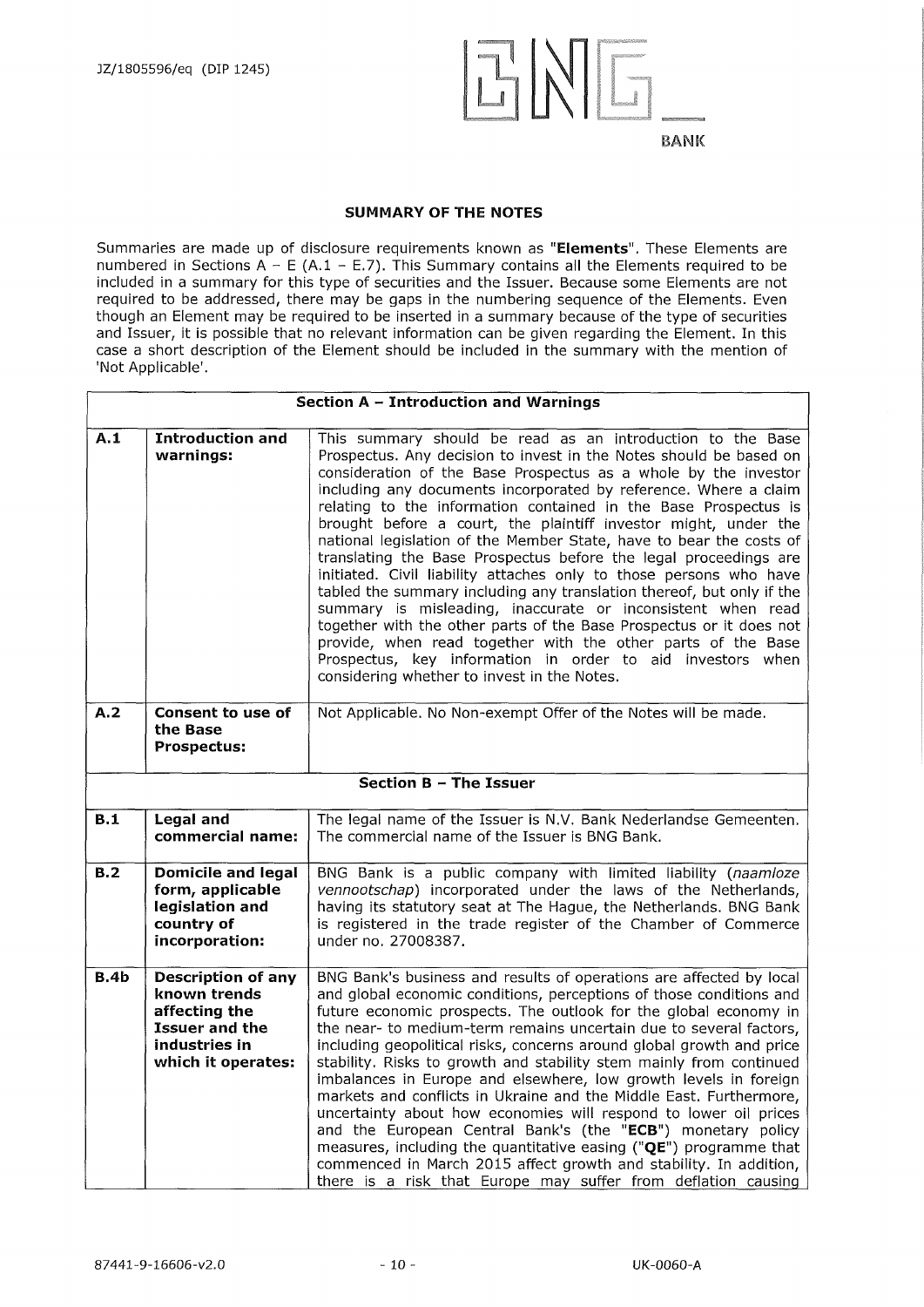![](_page_10_Figure_1.jpeg)

|             |                                                                                                         | consumers and businesses to cut back on spending. The economy in<br>the Netherlands remains weak.                                                                                                                                                                                                                                                                                                                                                                                                                                        |  |  |  |  |
|-------------|---------------------------------------------------------------------------------------------------------|------------------------------------------------------------------------------------------------------------------------------------------------------------------------------------------------------------------------------------------------------------------------------------------------------------------------------------------------------------------------------------------------------------------------------------------------------------------------------------------------------------------------------------------|--|--|--|--|
|             |                                                                                                         | BNG Bank's business is impacted generally by the business and<br>economic environment in which it operates, which itself is impacted<br>by factors such as changes in interest rates, securities prices, credit<br>and liquidity spreads, exchange rates, consumer spending, business<br>investment, real estate valuations, government spending, inflation,<br>the volatility and strength of the capital markets and other de-<br>stabilising forces such as geopolitical tensions or acts of terrorism.                               |  |  |  |  |
|             |                                                                                                         | The introduction of, and changes to, taxes, levies or fees applicable<br>to BNG Bank's operations (such as the imposition of a financial<br>transactions tax and bank levy) has had and may in the future have<br>an adverse effect on its business and/or results of operations.                                                                                                                                                                                                                                                        |  |  |  |  |
|             |                                                                                                         | Although it is difficult for BNG Bank to predict what impact all of the<br>recent regulatory changes, developments and heightened levels of<br>scrutiny will have on BNG Bank, the enactment of legislation and<br>regulations in the Netherlands, changes in other regulatory<br>requirements and the transition to direct supervision by the ECB,<br>have resulted in increased capital and liquidity requirements and<br>increased operating costs and have impacted, and are expected to<br>continue to impact, BNG Bank's business. |  |  |  |  |
| B.5         | <b>Description of the</b><br><b>Issuer's group</b><br>and the Issuer's<br>position within<br>the group: | The outstanding shares in the share capital of BNG Bank are held by<br>the Dutch State (50%), with the remainder held by more than 95%<br>of Dutch municipalities, 11 of the 12 Dutch provinces, and one<br>water board.                                                                                                                                                                                                                                                                                                                 |  |  |  |  |
|             |                                                                                                         | BNG Bank has a number of wholly owned subsidiaries that provide<br>services ancillary to the principal activity of BNG Bank of lending to<br>the public sector. These subsidiaries are:                                                                                                                                                                                                                                                                                                                                                  |  |  |  |  |
|             |                                                                                                         | <b>BNG</b><br>B.V.<br>(previously<br><b>BNG</b><br>Vermogensbeheer<br>Capital<br>$\bullet$<br>Management B.V.)                                                                                                                                                                                                                                                                                                                                                                                                                           |  |  |  |  |
|             |                                                                                                         | BNG Gebiedsontwikkeling B.V.<br>$\bullet$                                                                                                                                                                                                                                                                                                                                                                                                                                                                                                |  |  |  |  |
|             |                                                                                                         | Hypotheekfonds voor Overheidspersoneel B.V.                                                                                                                                                                                                                                                                                                                                                                                                                                                                                              |  |  |  |  |
| <b>B.9</b>  | <b>Profit forecast or</b><br>estimate:                                                                  | Not Applicable. BNG Bank has not made any public profit forecasts<br>or profit estimates.                                                                                                                                                                                                                                                                                                                                                                                                                                                |  |  |  |  |
| <b>B.10</b> | <b>Qualifications in</b><br>the Auditors'<br>report:                                                    | Not Applicable. The audit reports with respect to BNG Bank's<br>audited financial statements as of and for the financial years ended<br>31 December 2014, 31 December 2013 and 31 December 2012<br>incorporated by reference in the Base Prospectus are unqualified.                                                                                                                                                                                                                                                                     |  |  |  |  |
| <b>B.12</b> | <b>Selected Financial</b><br>Information -<br>Material/                                                 | The selected historical key financial information for BNG Bank is set<br>out below:                                                                                                                                                                                                                                                                                                                                                                                                                                                      |  |  |  |  |
|             | <b>Significant</b><br>Change:                                                                           | 2014<br>2013<br>2012<br>2011<br>2010<br>(C millions, except percentages, per share and<br>employee data)                                                                                                                                                                                                                                                                                                                                                                                                                                 |  |  |  |  |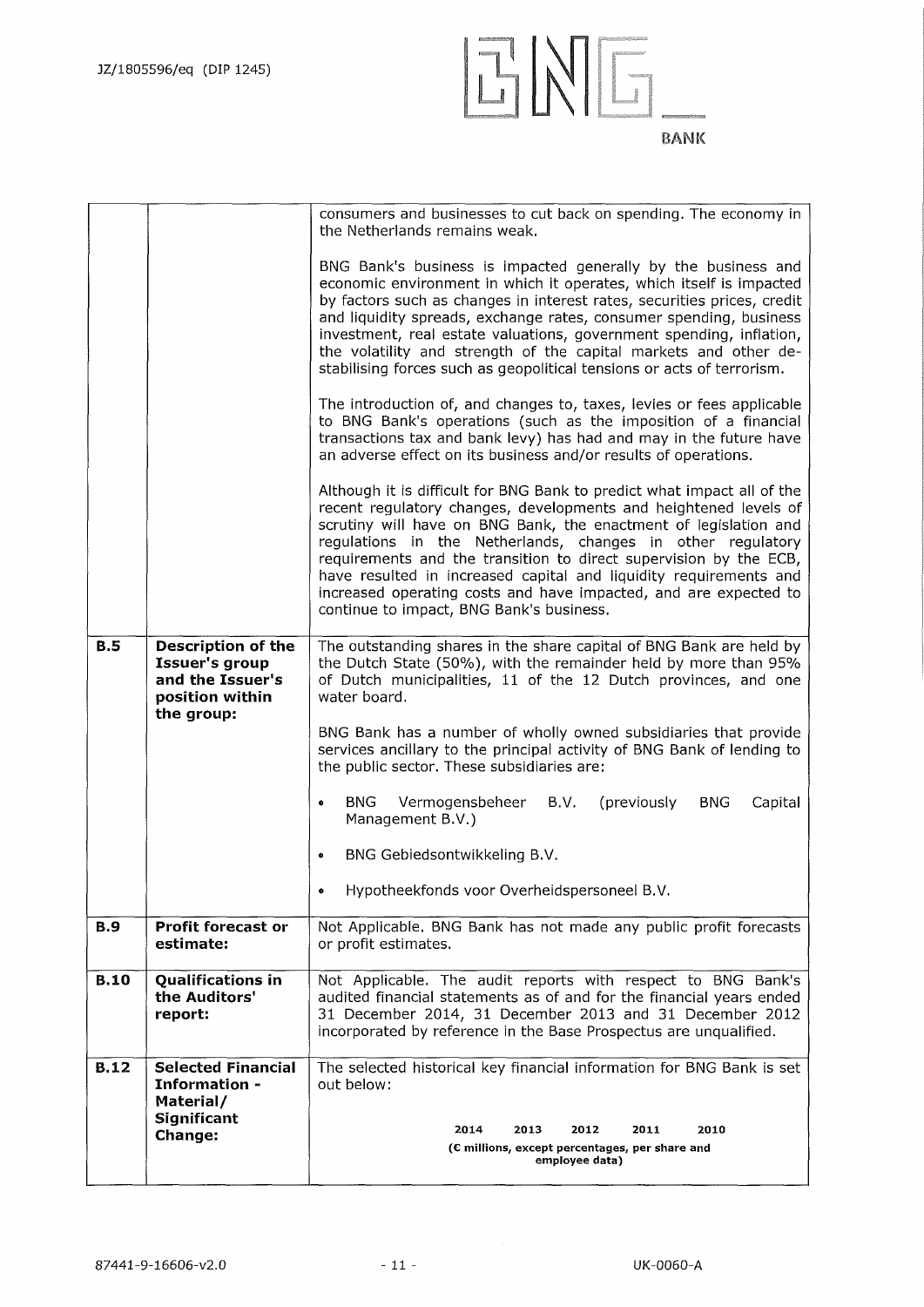# ENG\_

| т<br>an I | ×.<br>u. |
|-----------|----------|
|-----------|----------|

|  | <b>Total Assets</b>                                                                                                                                                                                                                                                                                                    | 153,505  | 131,183 | 142,228 | 136,460 | 118,533 |  |
|--|------------------------------------------------------------------------------------------------------------------------------------------------------------------------------------------------------------------------------------------------------------------------------------------------------------------------|----------|---------|---------|---------|---------|--|
|  | Loans and<br>Advances                                                                                                                                                                                                                                                                                                  | 90,732   | 92,074  | 90,725  | 90,775  | 86,851  |  |
|  | of which granted to<br>or guaranteed by<br>public authorities                                                                                                                                                                                                                                                          | 81,036   | 81,701  | 79,666  | 78,548  | 75,247  |  |
|  | of which<br>reclassified from<br>the financial assets<br>available-for-sale<br>item                                                                                                                                                                                                                                    | 1,779    | 2,259   | 2,603   | 3,219   | 3,724   |  |
|  | Equity excluding<br>Unrealised<br>Revaluation <sup>1</sup>                                                                                                                                                                                                                                                             | 2,974    | 2,918   | 2,718   | 2,450   | 2,321   |  |
|  | of which Unrealised<br>Revaluation <sup>2</sup>                                                                                                                                                                                                                                                                        | 608      | 512     | 34      | (553)   | (62)    |  |
|  | Equity per share (in<br>$Euros)^1$                                                                                                                                                                                                                                                                                     | 53.38    | 52.41   | 48.81   | 44.00   | 41.68   |  |
|  | Leverage Ratio <sup>3</sup>                                                                                                                                                                                                                                                                                            | $2.0\%4$ | 2.3%    | 2.0%    | 1.8%    | 2.0%    |  |
|  | CET 1 Ratio <sup>3</sup>                                                                                                                                                                                                                                                                                               | 24%      | 24%     | 22%     | 20%     | 20%     |  |
|  | Total Capital Ratio <sup>3</sup>                                                                                                                                                                                                                                                                                       | 24%      | 24%     | 22%     | 20%     | 20%     |  |
|  | Profit before tax                                                                                                                                                                                                                                                                                                      | 179      | 397     | 460     | 339     | 337     |  |
|  | Net Profit                                                                                                                                                                                                                                                                                                             | 126      | 283     | 332     | 256     | 257     |  |
|  | Profit per Share (in<br>Euros)                                                                                                                                                                                                                                                                                         | 2.26     | 5.08    | 5.96    | 4.60    | 4.61    |  |
|  | Dividend (in Cash)                                                                                                                                                                                                                                                                                                     | 32       | 71      | 83      | 64      | 128     |  |
|  | Dividend as a % of<br>Consolidated Net<br>Profit                                                                                                                                                                                                                                                                       | 25%      | 25%     | 25%     | 25%     | 50%     |  |
|  | Dividend per Share<br>(in Euros)                                                                                                                                                                                                                                                                                       | 0.57     | 1.27    | 1.49    | 1,15    | 2.30    |  |
|  | Employees (in<br>FTEs) at Year-End                                                                                                                                                                                                                                                                                     | 278      | 272     | 279     | 278     | 276     |  |
|  | - of which<br>Subsidiaries                                                                                                                                                                                                                                                                                             | 27       | 28      | 36      | 41      | 45      |  |
|  |                                                                                                                                                                                                                                                                                                                        |          |         |         |         |         |  |
|  | Excluding the revaluation reserve and the cash flow hedge reserve.<br>$\mathcal{I}_{\mathcal{A}}$                                                                                                                                                                                                                      |          |         |         |         |         |  |
|  | <sup>2</sup> This concerns unrealised revaluations within the equity, being the revaluation<br>reserve and the cash flow hedge reserve. For further details, please refer to the<br>report of the Executive Board - Financial review, section Balance sheet - and<br>Notes 14 and 32 to the 2014 Financial Statements. |          |         |         |         |         |  |
|  | <sup>3</sup> The solvency ratios, leverage ratio, BIS Tier 1 ratio and BIS capital ratio for                                                                                                                                                                                                                           |          |         |         |         |         |  |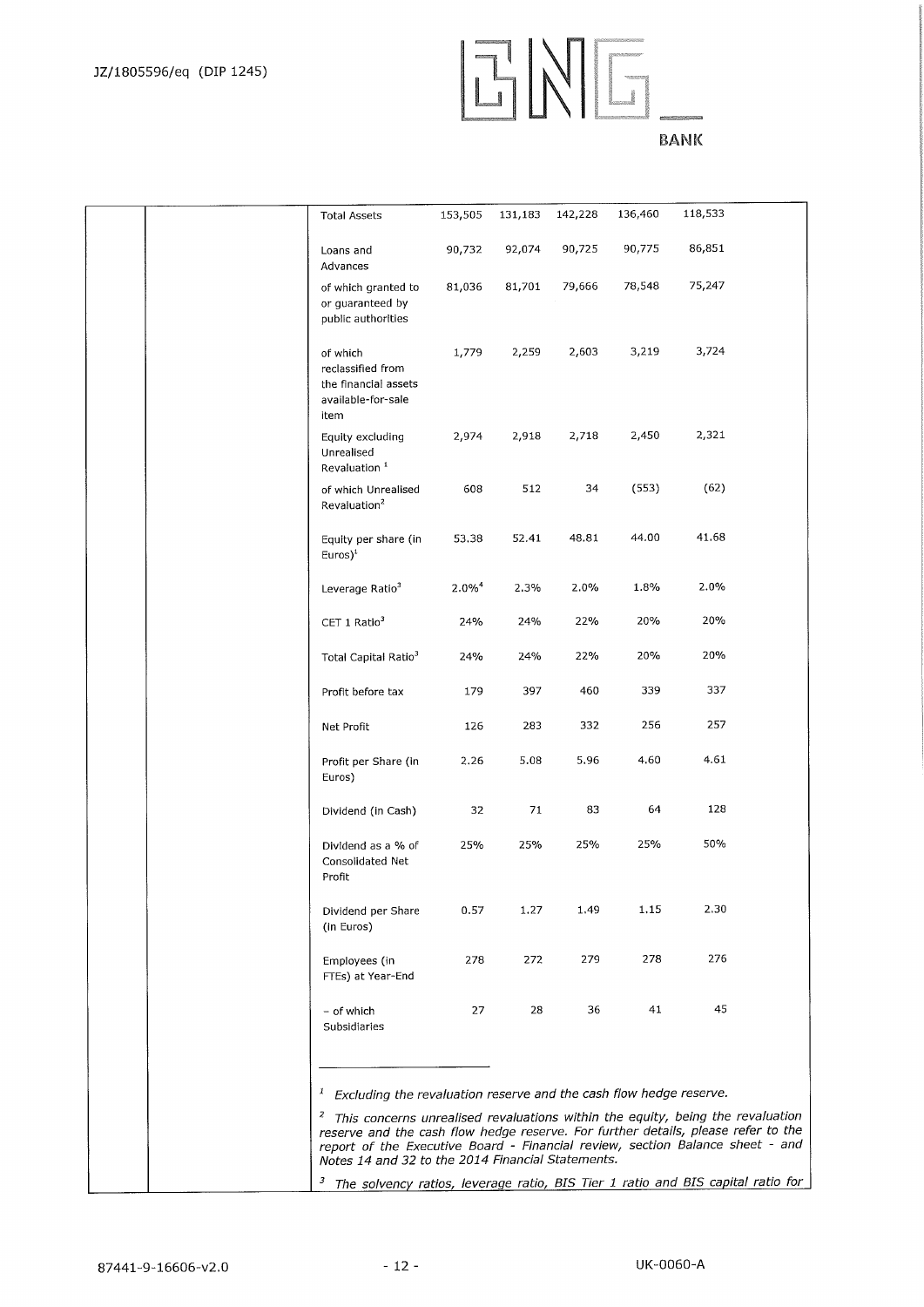![](_page_12_Figure_1.jpeg)

|             |                                                                             | 2010-2013 were calculated and presented in accordance with the applicable Basel<br>II regulations. The CRD IV/CRR regulations applied from 1 January 2014 and the<br>2014 solvency ratios, leverage ratio, BIS Tier 1 ratio and BIS capital ratio have<br>therefore been calculated and presented on the basis of these regulations. The<br>comparative figures for 2010-2013 have not been adjusted in line with the new<br>regulations.<br>$4$ Excluding revaluation reserve and 2014 net profit. If the revaluation reserve and |  |  |  |
|-------------|-----------------------------------------------------------------------------|------------------------------------------------------------------------------------------------------------------------------------------------------------------------------------------------------------------------------------------------------------------------------------------------------------------------------------------------------------------------------------------------------------------------------------------------------------------------------------------------------------------------------------|--|--|--|
|             |                                                                             | the 2014 net profit were included in full, the leverage ratio as at 31 December<br>2014 would have been 2.3%.                                                                                                                                                                                                                                                                                                                                                                                                                      |  |  |  |
|             |                                                                             | Material/Significant Change                                                                                                                                                                                                                                                                                                                                                                                                                                                                                                        |  |  |  |
|             |                                                                             | There has been no material adverse change in the prospects of BNG<br>Bank since 31 December 2014, nor has there been any significant<br>change in the financial or trading position of BNG Bank or its<br>subsidiaries, taken as a whole, which has occurred since 30 June<br>2015.                                                                                                                                                                                                                                                |  |  |  |
| <b>B.13</b> | <b>Recent material</b><br>events particular<br>to the Issuer's<br>solvency: | Not Applicable. There are no recent events particular to BNG Bank<br>which are to a material extent relevant to the evaluation of BNG<br>Bank's solvency.                                                                                                                                                                                                                                                                                                                                                                          |  |  |  |
| <b>B.14</b> | Dependency of<br><b>Issuer upon other</b><br>entities within<br>group:      | BNG Bank has a number of wholly owned subsidiaries that provide<br>services ancillary to the principal activity of BNG Bank of lending to<br>the public sector.                                                                                                                                                                                                                                                                                                                                                                    |  |  |  |
| <b>B.15</b> | <b>Principal activities</b><br>of the Issuer:                               | BNG Bank is a specialised lender to local and regional authorities as<br>well as to public-sector institutions such as utilities, housing,<br>healthcare, welfare and educational institutions, and is the largest<br>public-sector lender in the Netherlands and the principal bank for<br>the Dutch public sector in terms of loans, advances and inter-<br>governmental money transfers. BNG Bank also provides limited<br>lending to public-private partnerships.                                                              |  |  |  |
| <b>B.16</b> | <b>Direct or Indirect</b><br>ownership or<br>control of the<br>Issuer:      | BNG Bank's shareholders are exclusively Dutch public authorities.<br>The Dutch State's shareholding is 50%, with the remainder held by<br>more than 95% of Dutch municipalities, 11 of the 12 Dutch<br>provinces, and one water board.                                                                                                                                                                                                                                                                                             |  |  |  |
| <b>B.17</b> | <b>Credit ratings</b><br>assigned to the                                    | The Notes to be issued are expected to be rated:                                                                                                                                                                                                                                                                                                                                                                                                                                                                                   |  |  |  |
|             | <b>Issuer or its debt</b><br>securities:                                    | & Poor's Credit<br>Standard<br>Market AAA (stable)<br>Services Europe Limited:                                                                                                                                                                                                                                                                                                                                                                                                                                                     |  |  |  |
|             |                                                                             | Fitch Ratings Limited:<br>AA+ (stable)                                                                                                                                                                                                                                                                                                                                                                                                                                                                                             |  |  |  |
|             |                                                                             | Moody's Investors Service Limited:<br>Aaa (stable)                                                                                                                                                                                                                                                                                                                                                                                                                                                                                 |  |  |  |
|             |                                                                             | <b>Section C - Securities</b>                                                                                                                                                                                                                                                                                                                                                                                                                                                                                                      |  |  |  |
| C.1         | Type and class of                                                           | Type: debt instruments.                                                                                                                                                                                                                                                                                                                                                                                                                                                                                                            |  |  |  |
|             | the Notes and<br>Security<br><b>Identification</b>                          | The Notes are Fixed Rate Notes and are in registered form.                                                                                                                                                                                                                                                                                                                                                                                                                                                                         |  |  |  |
|             |                                                                             | The Notes are issued as Series Number 1245. The Aggregate                                                                                                                                                                                                                                                                                                                                                                                                                                                                          |  |  |  |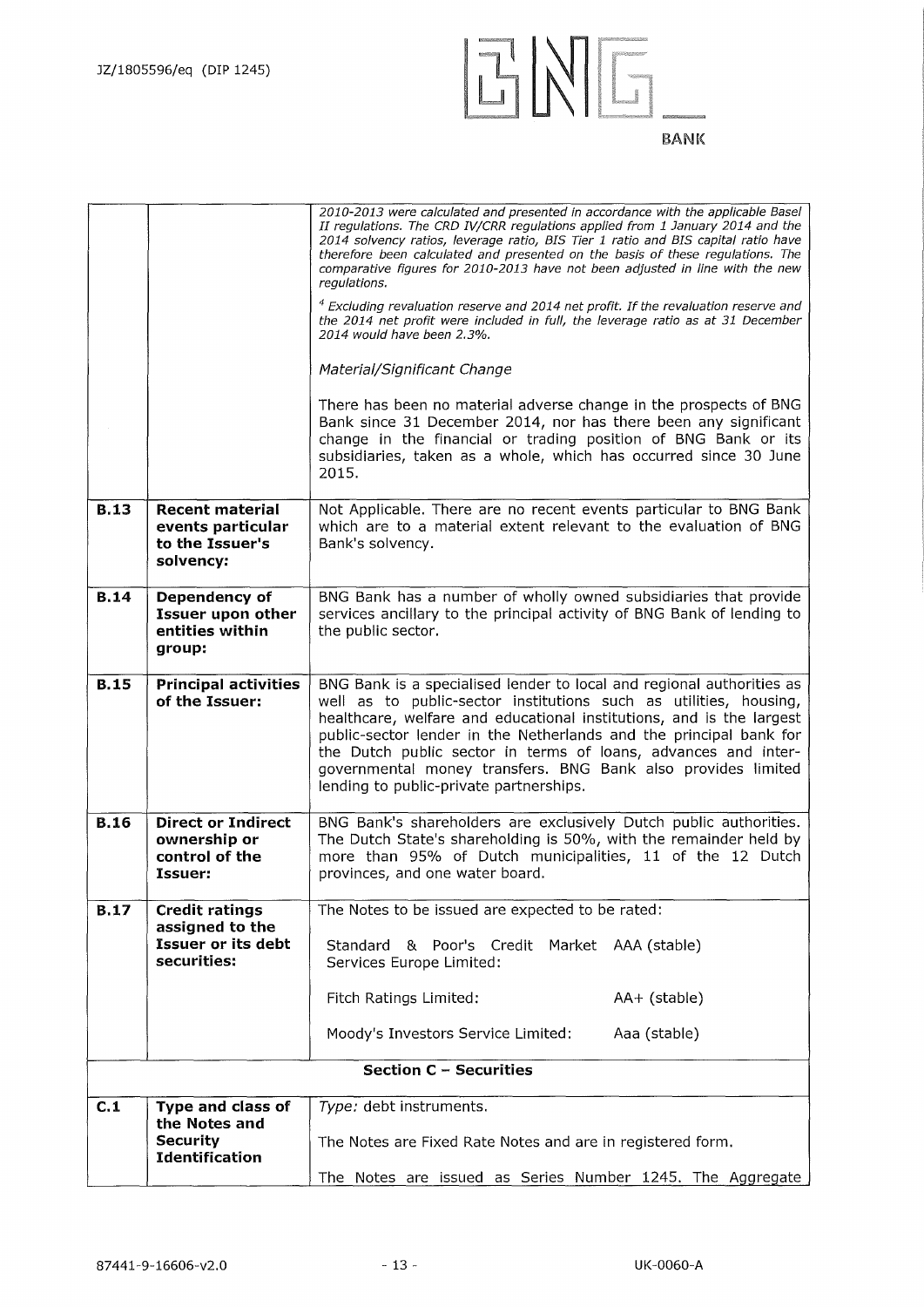![](_page_13_Figure_1.jpeg)

|                | Number(s):                                                                              | Nominal Amount of the Notes is USD 1,500,000,000.                                                                                                                                                                                                                                                                                                                                                                                                                                                                                                                                                                                                                                                                                                                                                                                                                                                                                                        |
|----------------|-----------------------------------------------------------------------------------------|----------------------------------------------------------------------------------------------------------------------------------------------------------------------------------------------------------------------------------------------------------------------------------------------------------------------------------------------------------------------------------------------------------------------------------------------------------------------------------------------------------------------------------------------------------------------------------------------------------------------------------------------------------------------------------------------------------------------------------------------------------------------------------------------------------------------------------------------------------------------------------------------------------------------------------------------------------|
|                |                                                                                         | <b>Security Identification Numbers:</b>                                                                                                                                                                                                                                                                                                                                                                                                                                                                                                                                                                                                                                                                                                                                                                                                                                                                                                                  |
|                |                                                                                         | Regulation S ISIN Code: XS1396380930                                                                                                                                                                                                                                                                                                                                                                                                                                                                                                                                                                                                                                                                                                                                                                                                                                                                                                                     |
|                |                                                                                         | Regulation S Common Code: 139638093                                                                                                                                                                                                                                                                                                                                                                                                                                                                                                                                                                                                                                                                                                                                                                                                                                                                                                                      |
|                |                                                                                         | 144A ISIN: US62944BBH69                                                                                                                                                                                                                                                                                                                                                                                                                                                                                                                                                                                                                                                                                                                                                                                                                                                                                                                                  |
|                |                                                                                         | 144A Common Code: 139808614                                                                                                                                                                                                                                                                                                                                                                                                                                                                                                                                                                                                                                                                                                                                                                                                                                                                                                                              |
|                |                                                                                         | CUSIP: 62944BBH6                                                                                                                                                                                                                                                                                                                                                                                                                                                                                                                                                                                                                                                                                                                                                                                                                                                                                                                                         |
| C <sub>2</sub> | <b>Currencies:</b>                                                                      | The Specified Currency of the Notes is the United States dollar                                                                                                                                                                                                                                                                                                                                                                                                                                                                                                                                                                                                                                                                                                                                                                                                                                                                                          |
| C.5            | A description of<br>any restrictions<br>on the free<br>transferability of<br>the Notes: | U.S. Selling Restrictions: Regulation S Category 2 and 144A; TEFRA<br>C and D Rules not applicable.                                                                                                                                                                                                                                                                                                                                                                                                                                                                                                                                                                                                                                                                                                                                                                                                                                                      |
| C.8            | <b>Description of the</b>                                                               | Ranking (status)                                                                                                                                                                                                                                                                                                                                                                                                                                                                                                                                                                                                                                                                                                                                                                                                                                                                                                                                         |
|                | rights attached to<br>the Notes:                                                        | The Notes constitute direct and unsecured obligations of the Issuer<br>and rank pari passu without any preference among themselves and<br>with all other present and future unsecured and unsubordinated<br>obligations of the Issuer save for those preferred by mandatory<br>operation of law.<br>Negative Pledge<br>So long as any Notes remain outstanding the Issuer will not secure<br>any other loan or indebtedness represented by bonds, notes or any                                                                                                                                                                                                                                                                                                                                                                                                                                                                                           |
|                |                                                                                         | other publicly issued debt securities which are, or are capable of<br>being, traded or listed on any stock exchange or over-the-counter<br>or similar securities market without securing the Notes equally and<br>rateably with such other loan or indebtedness.                                                                                                                                                                                                                                                                                                                                                                                                                                                                                                                                                                                                                                                                                         |
|                |                                                                                         | Taxation                                                                                                                                                                                                                                                                                                                                                                                                                                                                                                                                                                                                                                                                                                                                                                                                                                                                                                                                                 |
|                |                                                                                         | All amounts payable (whether in respect of principal, redemption<br>amount, interest or otherwise), in respect of the Notes, will be made<br>free and clear of and without withholding or deduction for or on<br>account of any present or future taxes, duties, assessments or<br>governmental charges of whatever nature imposed or levied by or<br>on behalf of the Netherlands or any political subdivision thereof or<br>any authority or agency therein or thereof having power to tax,<br>unless the withholding or deduction of such taxes, duties,<br>assessments or charges is required by law. In that event, subject to<br>certain exceptions, the Issuer will pay such additional amounts as<br>may be necessary in order that the net amounts receivable by the<br>Holders after such withholding or deduction shall equal the<br>respective amounts which would have been receivable in the<br>absence of such withholding or deductions. |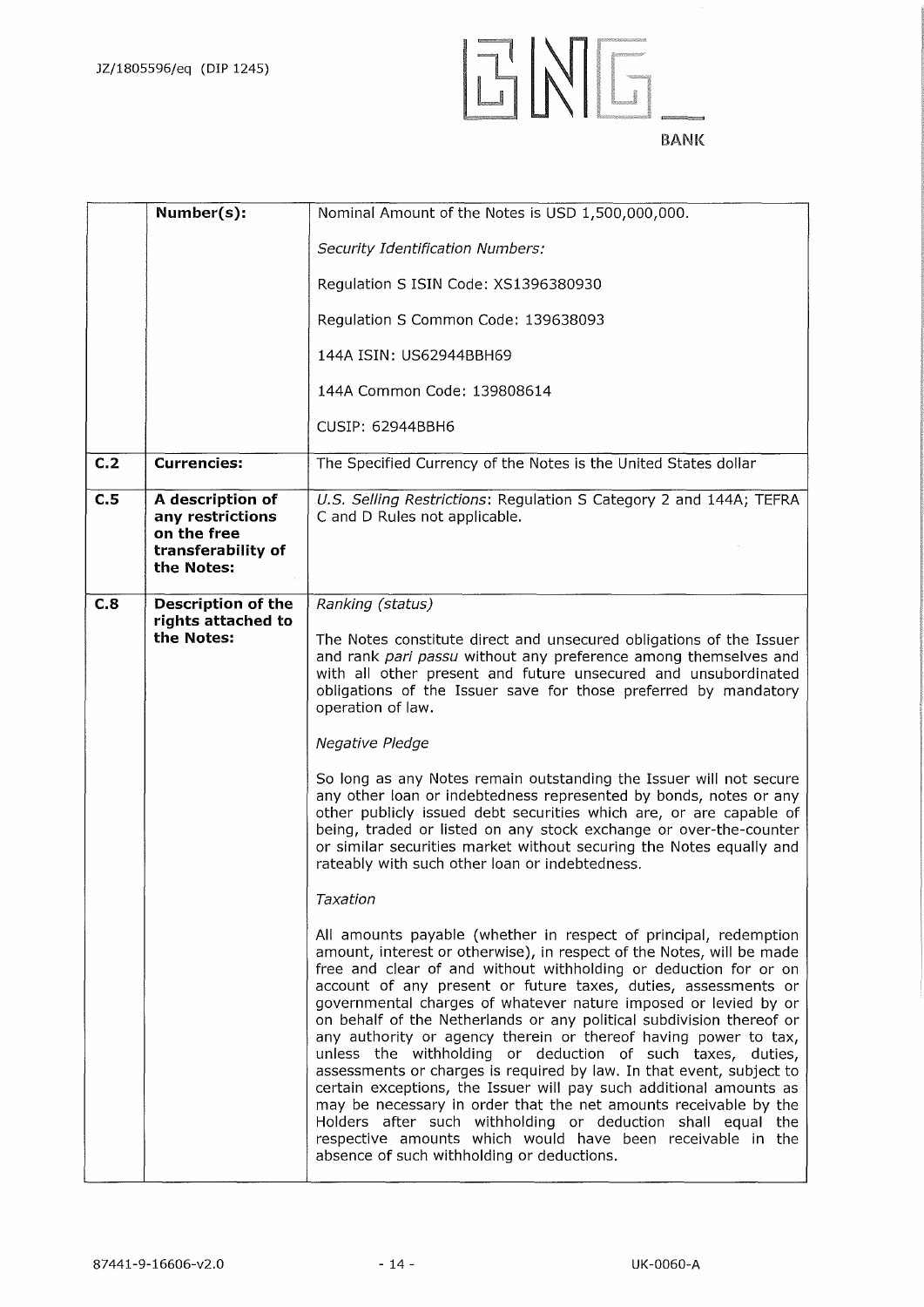![](_page_14_Figure_1.jpeg)

*Events of Default*  The Terms and Conditions of the Notes contain the following events of default: (i) if default is made in the payment of any principal or interest due on the Notes or any of them and such default continues for a period of 30 days; or (ii) if the Issuer fails to perform or observe any of its other obligations under the Notes and (except where such failure is incapable of remedy, when no such notice will be required) such failure continues for a period of 60 days next following the service on the Issuer of notice requiring the same to be remedied; or (iii) if any order shall be made by a competent court or other authority or resolution passed for the dissolution or winding-up of the Issuer or for the appointment of a liquidator or receiver of the Issuer or of all or substantially all of its respective assets or if the Issuer enters into a composition with its creditors or a declaration in respect of the Issuer is made to apply the emergency regulation *(noodregeling)* under Chapter 3, Section 3.5.5.1 of the Dutch Financial Supervision Act *(Wet op het financieel toezicht)* as amended, modified or re-enacted from time to time, admits in writing that it cannot pay its debts generally as they become due, initiates a proceeding in bankruptcy, or is adjudicated bankrupt. *Meetings*  Meetings of Noteholders may be convened to consider matters affecting their interests generally. These provisions permit defined majorities to bind all Noteholders including Noteholders who did not attend and vote at the relevant meeting and Noteholders who voted in a manner contrary to the majority. *Governing Law*  The Notes and all related contractual documentation will be governed by, and construed in accordance with, the laws of the Netherlands. **C.9 Interest, maturity and redemption**  *Interest*  **provisions, yield** The Notes are Fixed Rate Notes. The Notes bear interest from 19<br>**and** Anril 2016 (the "**Issue Date**") at a rate of 1.625 per cent. per **and 1.625 per cent.** Papril 2016 (the "Issue Date") at a rate of 1.625 per cent. per cent. per cent. per same and the semi-annually in arrear on 19 April and 19 October **representative of** annum payable semi-annually in arrear on 19 April and 19 October<br>**the Noteholders:** in each year. Indication of vield: 1.639 per cent. semi-annual. **the Noteholders:** in each year. Indication of yield: 1.639 per cent. semi-annual. *Maturity*  The maturity date of the Notes is 19 April 2021 (the **"Maturity**  Date"). Unless previously redeemed or purchased and cancelled, the Issuer will redeem the Notes at USD 2,000 per Calculation Amount in United States dollars on the Maturity Date. *Early redemption*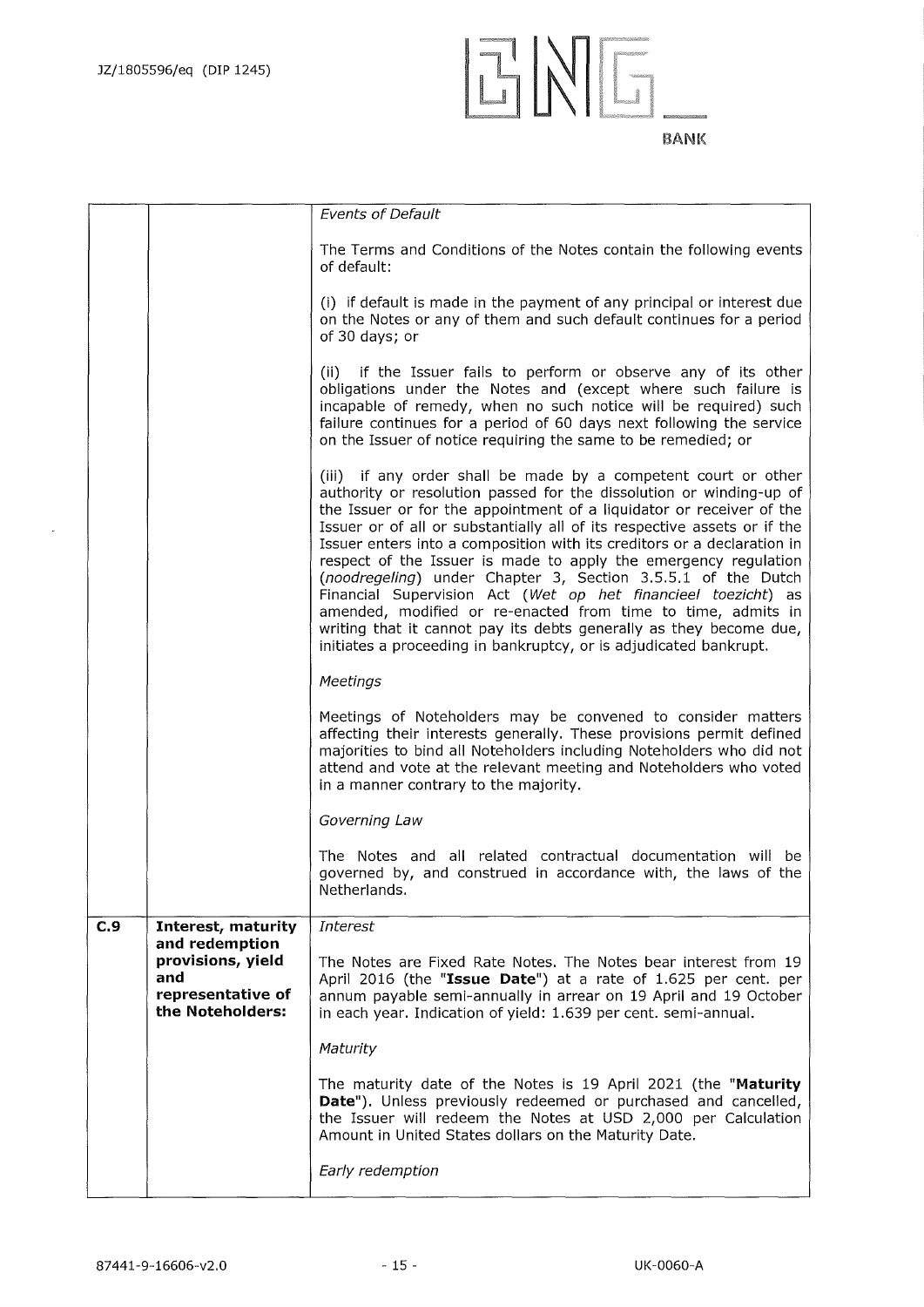![](_page_15_Picture_1.jpeg)

| relating to such Notes.<br>In addition, the Notes may be redeemed prior to their maturity date                                                                                                                                                                                                                                                                                                                                                                                                                                                                                                                                                                                                                                                                                                                                                                                                                                                                                                                                                                        |  |
|-----------------------------------------------------------------------------------------------------------------------------------------------------------------------------------------------------------------------------------------------------------------------------------------------------------------------------------------------------------------------------------------------------------------------------------------------------------------------------------------------------------------------------------------------------------------------------------------------------------------------------------------------------------------------------------------------------------------------------------------------------------------------------------------------------------------------------------------------------------------------------------------------------------------------------------------------------------------------------------------------------------------------------------------------------------------------|--|
| in certain circumstances.                                                                                                                                                                                                                                                                                                                                                                                                                                                                                                                                                                                                                                                                                                                                                                                                                                                                                                                                                                                                                                             |  |
| <b>Issuer Call Option</b>                                                                                                                                                                                                                                                                                                                                                                                                                                                                                                                                                                                                                                                                                                                                                                                                                                                                                                                                                                                                                                             |  |
| Not Applicable                                                                                                                                                                                                                                                                                                                                                                                                                                                                                                                                                                                                                                                                                                                                                                                                                                                                                                                                                                                                                                                        |  |
| <b>Investor Put Option</b>                                                                                                                                                                                                                                                                                                                                                                                                                                                                                                                                                                                                                                                                                                                                                                                                                                                                                                                                                                                                                                            |  |
| Not Applicable                                                                                                                                                                                                                                                                                                                                                                                                                                                                                                                                                                                                                                                                                                                                                                                                                                                                                                                                                                                                                                                        |  |
| Representative of the Noteholders                                                                                                                                                                                                                                                                                                                                                                                                                                                                                                                                                                                                                                                                                                                                                                                                                                                                                                                                                                                                                                     |  |
| Not Applicable.                                                                                                                                                                                                                                                                                                                                                                                                                                                                                                                                                                                                                                                                                                                                                                                                                                                                                                                                                                                                                                                       |  |
| C.10<br><b>Derivative</b><br>Not Applicable. The securities issued under the Programme do not<br>have a derivative component in the interest payment.<br>component in<br>interest<br>payments:                                                                                                                                                                                                                                                                                                                                                                                                                                                                                                                                                                                                                                                                                                                                                                                                                                                                        |  |
| C.11<br><b>Listing and</b><br>Application is expected to be made by the Issuer (or on its behalf)<br>admission to<br>for the Notes to be admitted to trading on the regulated market of<br>the Luxembourg Stock Exchange with effect from the Issue Date.<br>trading:                                                                                                                                                                                                                                                                                                                                                                                                                                                                                                                                                                                                                                                                                                                                                                                                 |  |
| C.21<br><b>Market for which</b><br>See the above element, C.11.<br>a prospectus has<br>been published:                                                                                                                                                                                                                                                                                                                                                                                                                                                                                                                                                                                                                                                                                                                                                                                                                                                                                                                                                                |  |
| <b>Section D - Risks</b>                                                                                                                                                                                                                                                                                                                                                                                                                                                                                                                                                                                                                                                                                                                                                                                                                                                                                                                                                                                                                                              |  |
| D.2<br><b>Key information</b><br>By investing in Notes issued under the Programme, investors<br>on the key risks<br>assume the risk that BNG Bank may become insolvent or otherwise<br>that are specific<br>unable to make all payments due in respect of the Notes. There is a<br>to the Issuer:<br>wide range of factors which individually or together could result in<br>BNG Bank becoming unable to make all payments due in respect of<br>the Notes. It is not possible to identify all such factors or to<br>determine which factors are most likely to occur. The inability of<br>BNG Bank to pay interest, principal or other amounts on or in<br>connection with any Notes may occur for other reasons. Additional<br>risks and uncertainties not presently known to the Issuer or that it<br>currently believes to be immaterial could also have a material<br>impact on its business operations. BNG Bank has identified a<br>number of factors which could materially adversely affect its<br>business and ability to make payments due under the Notes. |  |
| These factors include:                                                                                                                                                                                                                                                                                                                                                                                                                                                                                                                                                                                                                                                                                                                                                                                                                                                                                                                                                                                                                                                |  |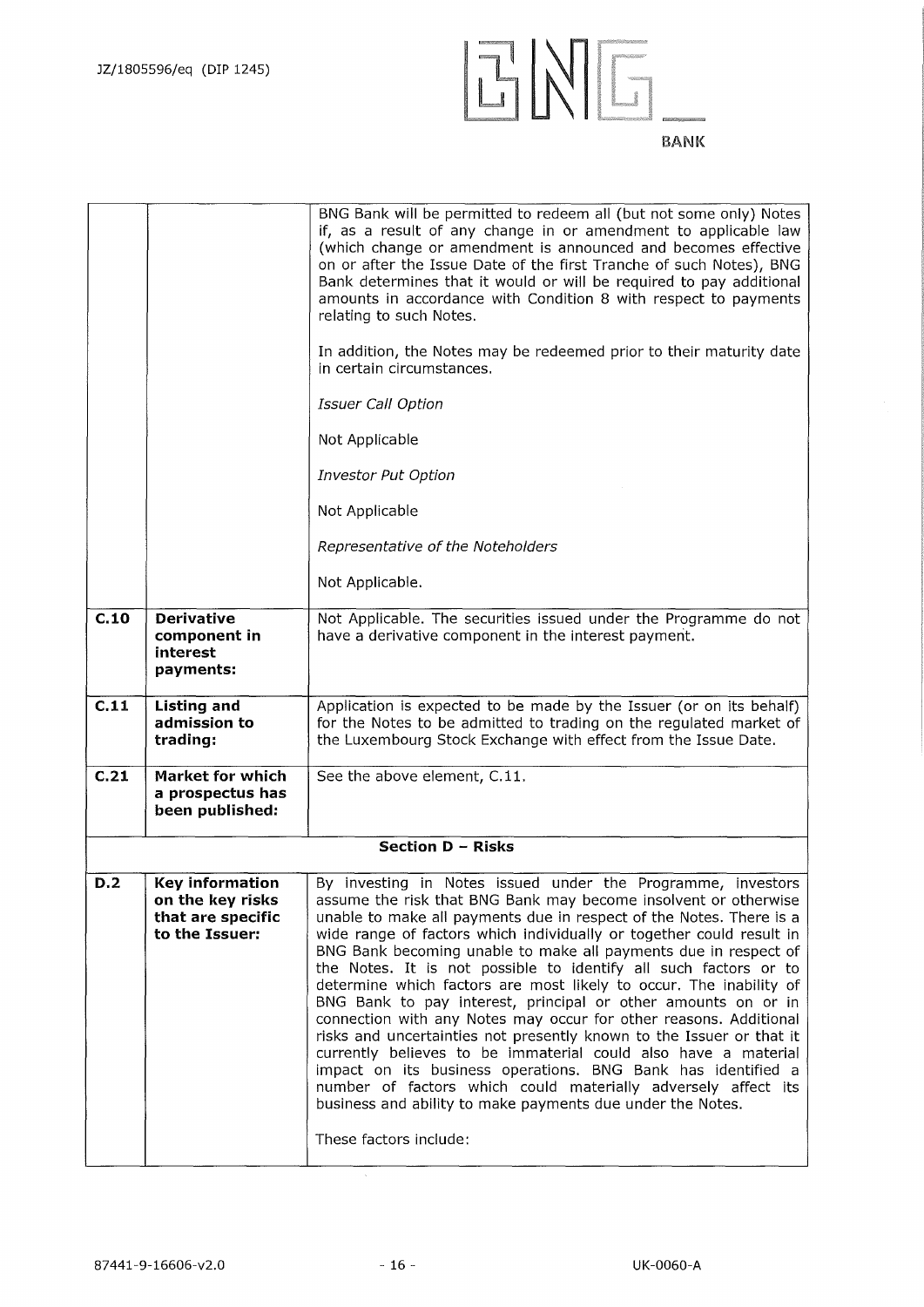![](_page_16_Picture_1.jpeg)

![](_page_16_Figure_2.jpeg)

|     |                                       | local and global economic and financial market conditions;<br>۰                                                                                      |
|-----|---------------------------------------|------------------------------------------------------------------------------------------------------------------------------------------------------|
|     |                                       | the weakening of the nascent economic recovery in Europe;<br>$\bullet$                                                                               |
|     |                                       | liquidity risks and adverse capital and credit market conditions;<br>$\bullet$                                                                       |
|     |                                       | volatility in interest rates, credit spreads and markets;<br>۰                                                                                       |
|     |                                       | rating downgrades;<br>۰                                                                                                                              |
|     |                                       | not all market risks may be successfully managed through<br>derivatives;                                                                             |
|     |                                       | counterparty risk exposure;                                                                                                                          |
|     |                                       | risk management methods may leave exposure to risk;                                                                                                  |
|     |                                       | operational risk exposure;<br>۰                                                                                                                      |
|     |                                       | significant regulatory developments and changes in the approach<br>of BNG Bank's regulators;                                                         |
|     |                                       | amendments to the regulation on Treasury Banking;                                                                                                    |
|     |                                       | failure and inadequacy of IT and other systems; and<br>۰                                                                                             |
|     |                                       | failure and inadequacy of third parties to which it has<br>outsourced.                                                                               |
|     |                                       |                                                                                                                                                      |
| D.3 | Key information                       | There are also risks associated with the Notes. These include:                                                                                       |
|     | on the key risks<br>that are specific | Risks related to the market for the Notes:                                                                                                           |
|     | to the Notes:                         | liquidity risk;<br>۰                                                                                                                                 |
|     |                                       | exchange rate risk and exchange controls;                                                                                                            |
|     |                                       | interest rate risk; and                                                                                                                              |
|     |                                       | credit rating risk.<br>٠                                                                                                                             |
|     |                                       | Factors which might affect an investor's ability to make an informed<br>assessment of the risks associated with Notes issued under the<br>Programme. |
|     |                                       | Risks related to Notes generally:                                                                                                                    |
|     |                                       | modification and waiver of the terms and conditions of the<br>Notes;                                                                                 |
|     |                                       | adverse tax consequences for the holder of Notes;                                                                                                    |
|     |                                       | risks related to Notes held in global form;                                                                                                          |